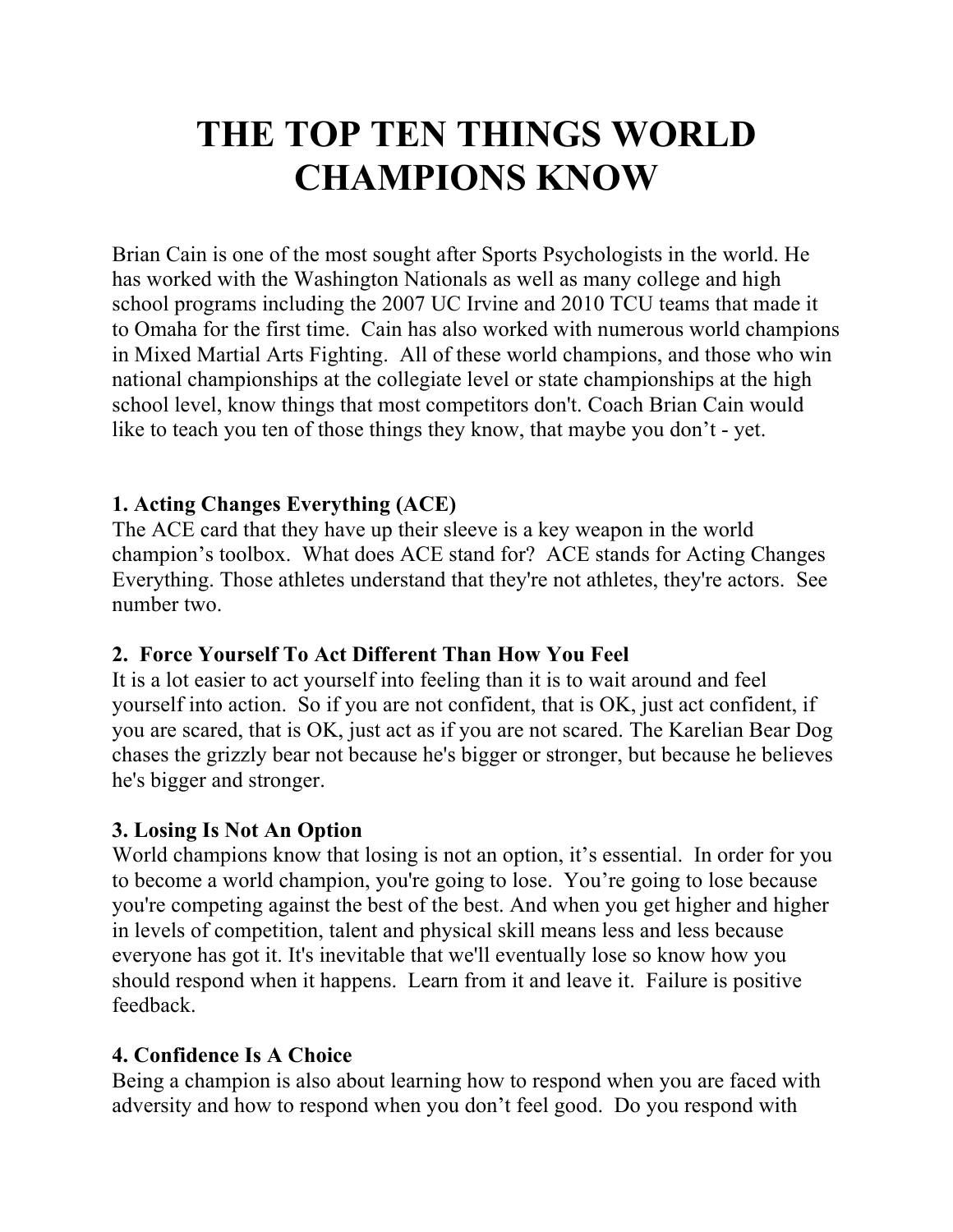confidence? Remember confidence is a choice. You see, champions don't wake up one day and say, "Mmm, well the sun and the moon and the stars are all lined up today, so I will be confident". It doesn't work that way with champions. Champions make the choice everyday to jump out of bed and be confident. They know their 'ABCs' are to 'Always Behave Confidently' because confidence is a choice.

### **5. What Will Other People Say? What Will Other People Think?**

There are ten deadly words that if you say them or believe them you will crush your performance. If you're trying to be excellent, if you're trying to get to the top of your field, if you listen to these ten deadly words, you are going to sabotage your career. Those ten deadly words are, "What will other people say? What will other people think?" It doesn't matter what other people say. It doesn't matter what other people think. In your pursuit of excellence, people are going to try and pull you down and talk trash about you because you are better than they are. When people stab you in the back or say things about you behind your back it is because you are in front of them. Be more concerned with your character, what you know is true than what other people say or think about you.

#### **6. Champions Are Made, They're Not Born**

Very few people are truly committed to the pursuit of excellence. Get used to looking yourself in the mirror, and answering to yourself. Because every night, when that head hits the pillow, that's the person you're going to answer to. Other people are going to tell you, you can't do it. That you're not big enough, fast enough or strong enough. Or even worse, you may be surrounded by a bunch of yes people who tell you that you're the best when you are really quite average. You just can't listen because champions know it doesn't matter what people think because champions are made – they're developed - they're not born, and ANYONE can be a champion if they are committed to excellence and follow the fundamentals.

## **7. Motivation Is A Daily Decision**

To stay motivated, you've got to surround yourself with things that motivate you. Do you have a vision board posted in your office, room, car or locker that shows you what you want to accomplish? Consider this advertising to yourself. Coke and Pepsi are the two most famous soft drinks and that is largely due to the fact that they saturate the market and your head with advertising. You want to advertise to yourself on a daily basis with vision boards, photos of your next opponent, quotes or goals written on your bathroom mirror with a dry erase marker and by reading a little a lot from good books.